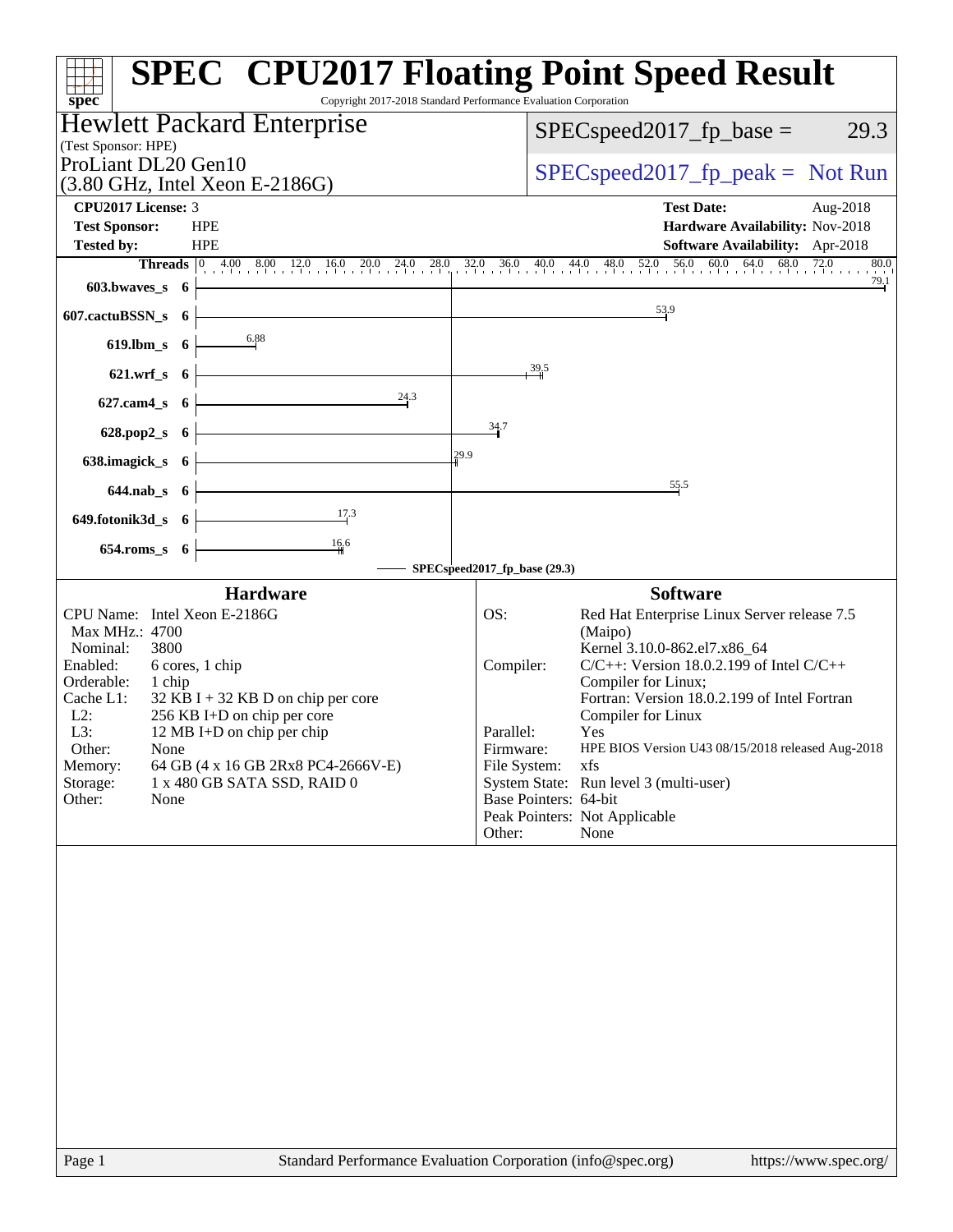## **[SPEC CPU2017 Floating Point Speed Result](http://www.spec.org/auto/cpu2017/Docs/result-fields.html#SPECCPU2017FloatingPointSpeedResult)**

Copyright 2017-2018 Standard Performance Evaluation Corporation

### Hewlett Packard Enterprise

### (Test Sponsor: HPE)

(3.80 GHz, Intel Xeon E-2186G)

 $SPEC speed2017_fp\_base = 29.3$ 

### ProLiant DL20 Gen10  $SPEC speed2017<sub>fp</sub> peak = Not Run$

**[spec](http://www.spec.org/)**

**[CPU2017 License:](http://www.spec.org/auto/cpu2017/Docs/result-fields.html#CPU2017License)** 3 **[Test Date:](http://www.spec.org/auto/cpu2017/Docs/result-fields.html#TestDate)** Aug-2018 **[Test Sponsor:](http://www.spec.org/auto/cpu2017/Docs/result-fields.html#TestSponsor)** HPE **[Hardware Availability:](http://www.spec.org/auto/cpu2017/Docs/result-fields.html#HardwareAvailability)** Nov-2018 **[Tested by:](http://www.spec.org/auto/cpu2017/Docs/result-fields.html#Testedby)** HPE **[Software Availability:](http://www.spec.org/auto/cpu2017/Docs/result-fields.html#SoftwareAvailability)** Apr-2018

### **[Results Table](http://www.spec.org/auto/cpu2017/Docs/result-fields.html#ResultsTable)**

|                            | <b>Base</b>                |                |                |                | <b>Peak</b> |                |             |                |                |              |                |              |                |              |
|----------------------------|----------------------------|----------------|----------------|----------------|-------------|----------------|-------------|----------------|----------------|--------------|----------------|--------------|----------------|--------------|
| <b>Benchmark</b>           | <b>Threads</b>             | <b>Seconds</b> | Ratio          | <b>Seconds</b> | Ratio       | <b>Seconds</b> | Ratio       | <b>Threads</b> | <b>Seconds</b> | <b>Ratio</b> | <b>Seconds</b> | <b>Ratio</b> | <b>Seconds</b> | <b>Ratio</b> |
| $603.bwaves$ s             | 6                          | 746            | 79.1           | 746            | 79.1        | 746            | 79.0        |                |                |              |                |              |                |              |
| 607.cactuBSSN s            | 6                          | 309            | 53.9           | <u>309</u>     | 53.9        | 309            | 54.0        |                |                |              |                |              |                |              |
| $619.1$ bm s               | 6                          | 762            | 6.88           | 762            | 6.88        | 762            | 6.88        |                |                |              |                |              |                |              |
| $621.wrf$ s                | 6                          | 349            | 37.9           | 335            | 39.5        | 332            | 39.8        |                |                |              |                |              |                |              |
| $627$ .cam4 s              | 6                          | 365            | 24.3           | 366            | 24.2        | 365            | 24.3        |                |                |              |                |              |                |              |
| $628.pop2_s$               | 6                          | 342            | 34.8           | 342            | 34.7        | 343            | 34.6        |                |                |              |                |              |                |              |
| 638.imagick_s              | 6                          | 484            | 29.8           | 481            | 30.0        | 482            | 29.9        |                |                |              |                |              |                |              |
| $644$ .nab s               | 6                          | 315            | 55.5           | 315            | 55.5        | 315            | 55.5        |                |                |              |                |              |                |              |
| 649.fotonik3d s            | 6                          | 526            | 17.3           | 526            | 17.3        | 526            | 17.3        |                |                |              |                |              |                |              |
| $654$ .roms s              | 6                          | 937            | 16.8           | 959            | 16.4        | 947            | <b>16.6</b> |                |                |              |                |              |                |              |
| $SPEC speed2017$ fp base = |                            |                | 29.3           |                |             |                |             |                |                |              |                |              |                |              |
|                            | $SPECspeed2017_fp\_peak =$ |                | <b>Not Run</b> |                |             |                |             |                |                |              |                |              |                |              |

Results appear in the [order in which they were run.](http://www.spec.org/auto/cpu2017/Docs/result-fields.html#RunOrder) Bold underlined text [indicates a median measurement](http://www.spec.org/auto/cpu2017/Docs/result-fields.html#Median).

### **[Operating System Notes](http://www.spec.org/auto/cpu2017/Docs/result-fields.html#OperatingSystemNotes)**

 Stack size set to unlimited using "ulimit -s unlimited" Transparent Huge Pages enabled by default Prior to runcpu invocation Filesystem page cache synced and cleared with: sync; echo 3 > /proc/sys/vm/drop caches IRQ balance service was stopped using "service irqbalance stop" Tuned-adm profile was set to Throughput-Performance using "tuned-adm profile throughput-performance"

### **[General Notes](http://www.spec.org/auto/cpu2017/Docs/result-fields.html#GeneralNotes)**

Environment variables set by runcpu before the start of the run: KMP\_AFFINITY = "granularity=core,compact" LD\_LIBRARY\_PATH = "/home/cpu2017/lib/ia32:/home/cpu2017/lib/intel64:/home/cpu2017/je5.0.1-32:/home/cpu2017/je5.0.1-64" OMP\_STACKSIZE = "192M" Binaries compiled on a system with 1x Intel Core i7-4790 CPU + 32GB RAM memory using Redhat Enterprise Linux 7.4

Yes: The test sponsor attests, as of date of publication, that CVE-2017-5754 (Meltdown) is mitigated in the system as tested and documented. Yes: The test sponsor attests, as of date of publication, that CVE-2017-5753 (Spectre variant 1) is mitigated in the system as tested and documented. Yes: The test sponsor attests, as of date of publication, that CVE-2017-5715 (Spectre variant 2) is mitigated in the system as tested and documented.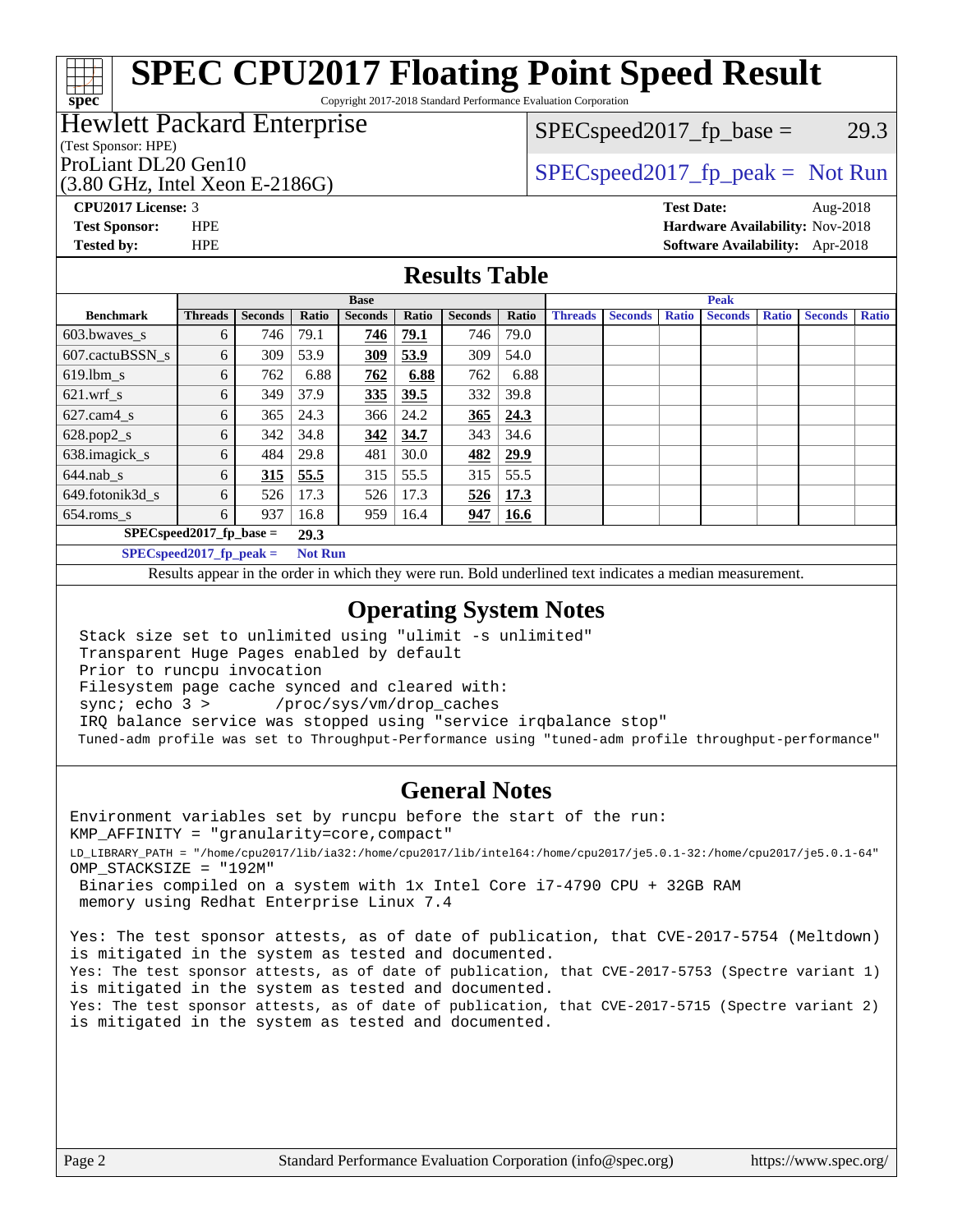## **[SPEC CPU2017 Floating Point Speed Result](http://www.spec.org/auto/cpu2017/Docs/result-fields.html#SPECCPU2017FloatingPointSpeedResult)**

Copyright 2017-2018 Standard Performance Evaluation Corporation

### Hewlett Packard Enterprise

 $SPEC speed2017<sub>fp</sub> base = 29.3$ 

### (Test Sponsor: HPE)

(3.80 GHz, Intel Xeon E-2186G)

ProLiant DL20 Gen10  $SPEC speed2017<sub>fp</sub> peak = Not Run$ 

**[spec](http://www.spec.org/)**

**[CPU2017 License:](http://www.spec.org/auto/cpu2017/Docs/result-fields.html#CPU2017License)** 3 **[Test Date:](http://www.spec.org/auto/cpu2017/Docs/result-fields.html#TestDate)** Aug-2018 **[Test Sponsor:](http://www.spec.org/auto/cpu2017/Docs/result-fields.html#TestSponsor)** HPE **[Hardware Availability:](http://www.spec.org/auto/cpu2017/Docs/result-fields.html#HardwareAvailability)** Nov-2018 **[Tested by:](http://www.spec.org/auto/cpu2017/Docs/result-fields.html#Testedby)** HPE **[Software Availability:](http://www.spec.org/auto/cpu2017/Docs/result-fields.html#SoftwareAvailability)** Apr-2018

### **[Platform Notes](http://www.spec.org/auto/cpu2017/Docs/result-fields.html#PlatformNotes)**

Page 3 Standard Performance Evaluation Corporation [\(info@spec.org\)](mailto:info@spec.org) <https://www.spec.org/> BIOS Configuration: Hyper Threading set to Disabled Thermal Configuration set to Maximum Cooling LLC Prefetch set to Enabled LLC Dead Line Allocation set to Disabled Workload Profile set to General Peak Frequency Compute Workload Profile set to Custom Dynamic Power Saving Mode is Enabled Sysinfo program /home/cpu2017/bin/sysinfo Rev: r5797 of 2017-06-14 96c45e4568ad54c135fd618bcc091c0f running on DL20-Gen10-hs Wed Aug 29 12:43:13 2018 SUT (System Under Test) info as seen by some common utilities. For more information on this section, see <https://www.spec.org/cpu2017/Docs/config.html#sysinfo> From /proc/cpuinfo model name : Intel(R) Xeon(R) E-2186G CPU @ 3.80GHz 1 "physical id"s (chips) 6 "processors" cores, siblings (Caution: counting these is hw and system dependent. The following excerpts from /proc/cpuinfo might not be reliable. Use with caution.) cpu cores : 6 siblings : 6 physical 0: cores 0 1 2 3 4 5 From lscpu: Architecture: x86\_64 CPU op-mode(s): 32-bit, 64-bit Byte Order: Little Endian  $CPU(s):$  6 On-line CPU(s) list: 0-5 Thread(s) per core: 1 Core(s) per socket: 6 Socket(s): 1 NUMA node(s): 1 Vendor ID: GenuineIntel CPU family: 6 Model: 158 Model name:  $Intel(R)$  Xeon(R) E-2186G CPU @ 3.80GHz Stepping: 10 CPU MHz: 3800.000 BogoMIPS: 7584.00 Virtualization: VT-x L1d cache: 32K L1i cache: 32K L2 cache: 256K **(Continued on next page)**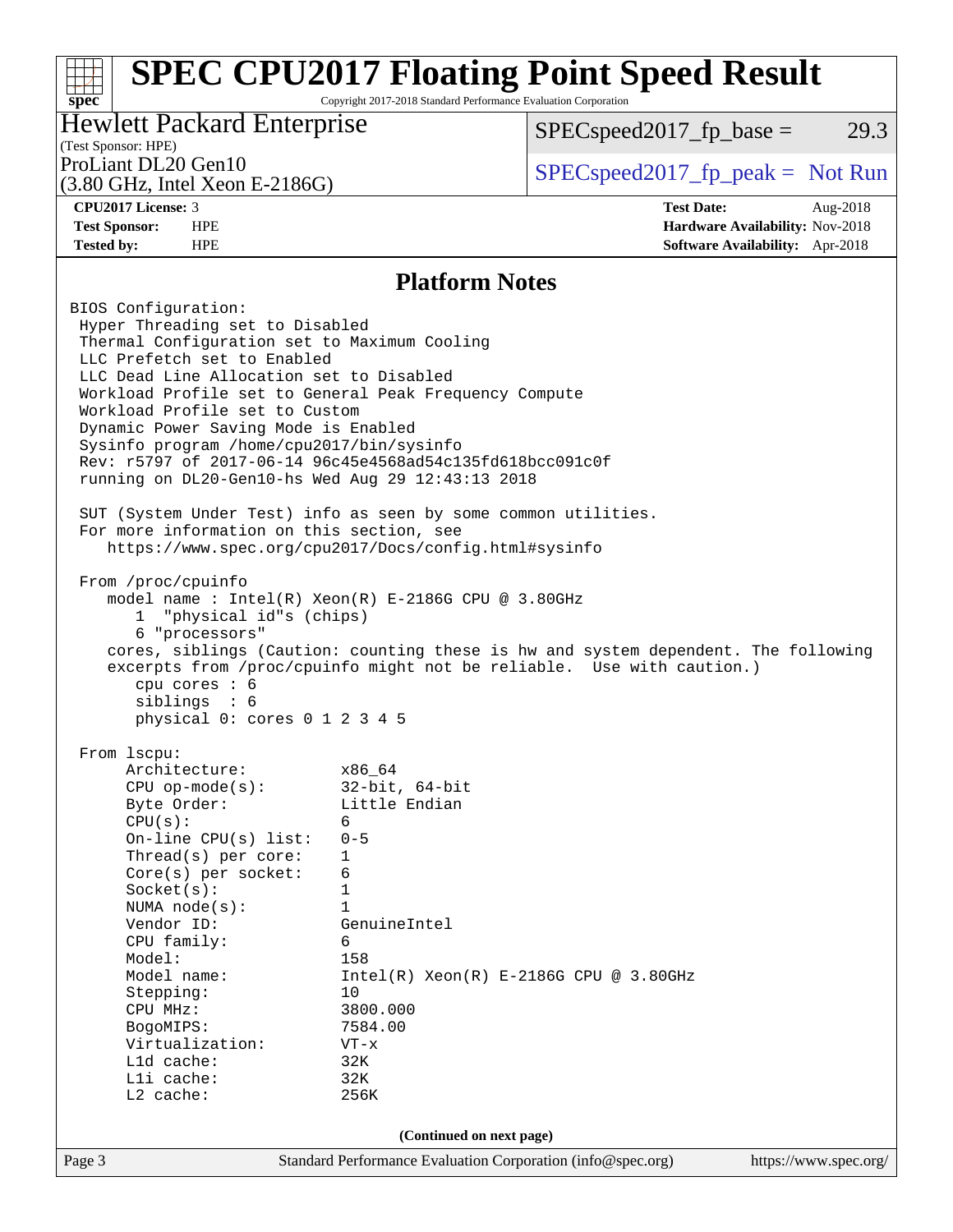#### **[spec](http://www.spec.org/) [SPEC CPU2017 Floating Point Speed Result](http://www.spec.org/auto/cpu2017/Docs/result-fields.html#SPECCPU2017FloatingPointSpeedResult)** Copyright 2017-2018 Standard Performance Evaluation Corporation (Test Sponsor: HPE) Hewlett Packard Enterprise (3.80 GHz, Intel Xeon E-2186G) ProLiant DL20 Gen10  $SPEC speed2017<sub>fp</sub> peak = Not Run$  $SPEC speed2017<sub>fp</sub> base = 29.3$ **[CPU2017 License:](http://www.spec.org/auto/cpu2017/Docs/result-fields.html#CPU2017License)** 3 **[Test Date:](http://www.spec.org/auto/cpu2017/Docs/result-fields.html#TestDate)** Aug-2018 **[Test Sponsor:](http://www.spec.org/auto/cpu2017/Docs/result-fields.html#TestSponsor)** HPE **[Hardware Availability:](http://www.spec.org/auto/cpu2017/Docs/result-fields.html#HardwareAvailability)** Nov-2018 **[Tested by:](http://www.spec.org/auto/cpu2017/Docs/result-fields.html#Testedby)** HPE **[Software Availability:](http://www.spec.org/auto/cpu2017/Docs/result-fields.html#SoftwareAvailability)** Apr-2018 **[Platform Notes \(Continued\)](http://www.spec.org/auto/cpu2017/Docs/result-fields.html#PlatformNotes)** L3 cache: 12288K NUMA node0 CPU(s): 0-5 Flags: fpu vme de pse tsc msr pae mce cx8 apic sep mtrr pge mca cmov pat pse36 clflush dts acpi mmx fxsr sse sse2 ss ht tm pbe syscall nx pdpe1gb rdtscp lm constant\_tsc art arch\_perfmon pebs bts rep\_good nopl xtopology nonstop\_tsc aperfmperf eagerfpu pni pclmulqdq dtes64 monitor ds\_cpl vmx smx est tm2 ssse3 sdbg fma cx16 xtpr pdcm pcid sse4\_1 sse4\_2 x2apic movbe popcnt tsc\_deadline\_timer aes xsave avx f16c rdrand lahf\_lm abm 3dnowprefetch epb intel\_pt tpr\_shadow vnmi flexpriority ept vpid fsgsbase tsc\_adjust bmi1 hle avx2 smep bmi2 erms invpcid rtm mpx rdseed adx smap clflushopt xsaveopt xsavec xgetbv1 ibpb ibrs stibp dtherm ida arat pln pts spec\_ctrl intel\_stibp /proc/cpuinfo cache data cache size : 12288 KB From numactl --hardware WARNING: a numactl 'node' might or might not correspond to a physical chip. available: 1 nodes (0) node 0 cpus: 0 1 2 3 4 5 node 0 size: 65385 MB node 0 free: 63288 MB node distances: node 0 0: 10 From /proc/meminfo MemTotal: 65654876 kB HugePages\_Total: 0 Hugepagesize: 2048 kB From /etc/\*release\* /etc/\*version\* os-release: NAME="Red Hat Enterprise Linux Server" VERSION="7.5 (Maipo)" ID="rhel" ID\_LIKE="fedora" VARIANT="Server" VARIANT\_ID="server" VERSION\_ID="7.5" PRETTY\_NAME="Red Hat Enterprise Linux Server 7.5 (Maipo)" redhat-release: Red Hat Enterprise Linux Server release 7.5 (Maipo) system-release: Red Hat Enterprise Linux Server release 7.5 (Maipo) system-release-cpe: cpe:/o:redhat:enterprise\_linux:7.5:ga:server uname -a: Linux DL20-Gen10-hs 3.10.0-862.el7.x86\_64 #1 SMP Wed Mar 21 18:14:51 EDT 2018 x86\_64 x86\_64 x86\_64 GNU/Linux  $(C_1, \ldots, C_m, \ldots, C_m)$

| (Continued on next page) |                                                             |                       |  |  |  |  |  |
|--------------------------|-------------------------------------------------------------|-----------------------|--|--|--|--|--|
| Page 4                   | Standard Performance Evaluation Corporation (info@spec.org) | https://www.spec.org/ |  |  |  |  |  |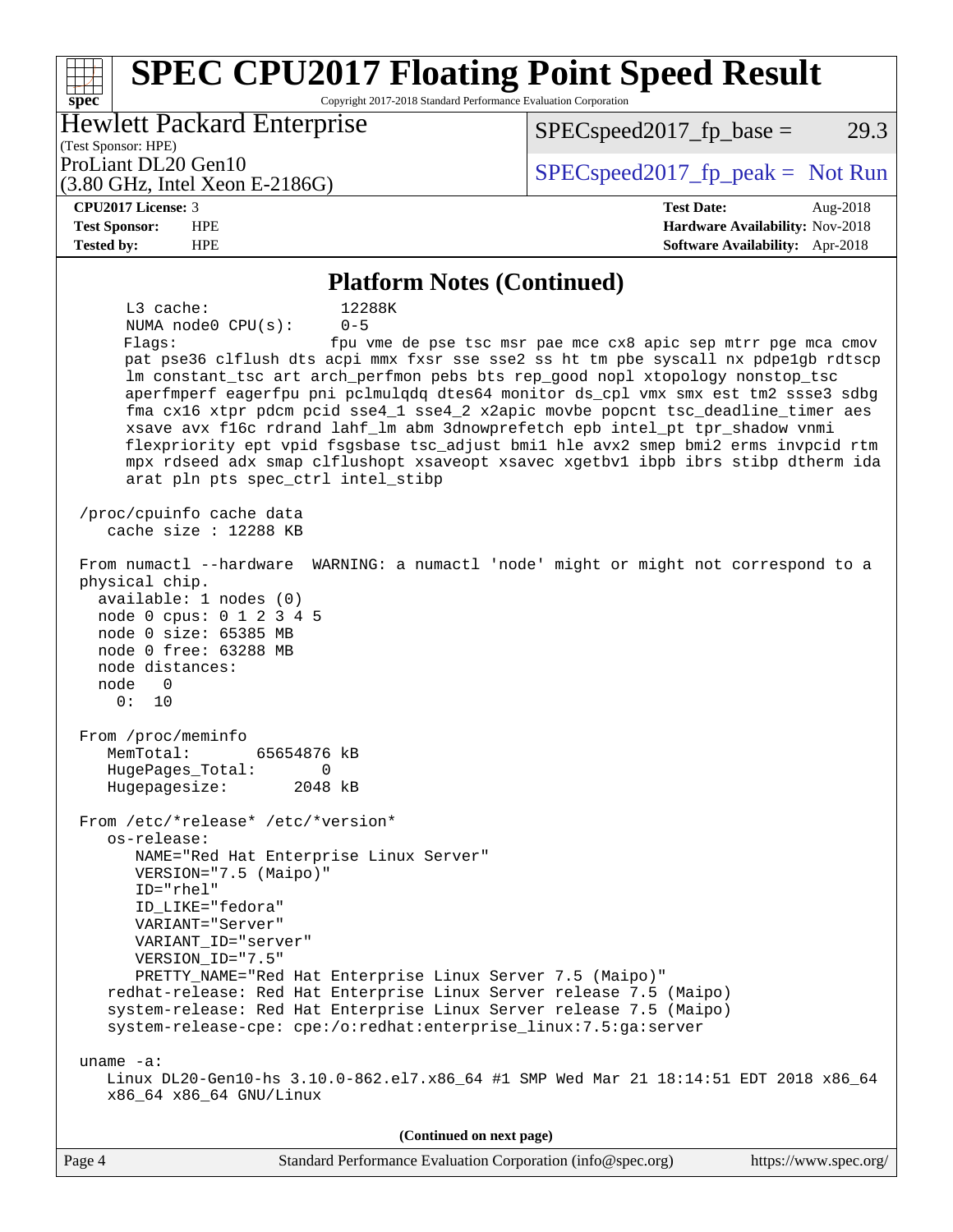### Page 5 Standard Performance Evaluation Corporation [\(info@spec.org\)](mailto:info@spec.org) <https://www.spec.org/> **[spec](http://www.spec.org/) [SPEC CPU2017 Floating Point Speed Result](http://www.spec.org/auto/cpu2017/Docs/result-fields.html#SPECCPU2017FloatingPointSpeedResult)** Copyright 2017-2018 Standard Performance Evaluation Corporation (Test Sponsor: HPE) Hewlett Packard Enterprise (3.80 GHz, Intel Xeon E-2186G) ProLiant DL20 Gen10  $SPEC speed2017_f$   $p\_peak = Not Run$  $SPEC speed2017_fp\_base = 29.3$ **[CPU2017 License:](http://www.spec.org/auto/cpu2017/Docs/result-fields.html#CPU2017License)** 3 **[Test Date:](http://www.spec.org/auto/cpu2017/Docs/result-fields.html#TestDate)** Aug-2018 **[Test Sponsor:](http://www.spec.org/auto/cpu2017/Docs/result-fields.html#TestSponsor)** HPE **[Hardware Availability:](http://www.spec.org/auto/cpu2017/Docs/result-fields.html#HardwareAvailability)** Nov-2018 **[Tested by:](http://www.spec.org/auto/cpu2017/Docs/result-fields.html#Testedby)** HPE **[Software Availability:](http://www.spec.org/auto/cpu2017/Docs/result-fields.html#SoftwareAvailability)** Apr-2018 **[Platform Notes \(Continued\)](http://www.spec.org/auto/cpu2017/Docs/result-fields.html#PlatformNotes)** run-level 3 Aug 29 12:39 SPEC is set to: /home/cpu2017 Filesystem Type Size Used Avail Use% Mounted on /dev/mapper/rhel-home xfs 365G 51G 314G 14% /home Additional information from dmidecode follows. WARNING: Use caution when you interpret this section. The 'dmidecode' program reads system data which is "intended to allow hardware to be accurately determined", but the intent may not be met, as there are frequent changes to hardware, firmware, and the "DMTF SMBIOS" standard. BIOS HPE U43 08/15/2018 Memory: 4x UNKNOWN NOT AVAILABLE 16 GB 2 rank 2666, configured at 2667 (End of data from sysinfo program) **[Compiler Version Notes](http://www.spec.org/auto/cpu2017/Docs/result-fields.html#CompilerVersionNotes)** ============================================================================== CC 619.lbm\_s(base) 638.imagick\_s(base) 644.nab\_s(base) ----------------------------------------------------------------------------- icc (ICC) 18.0.2 20180210 Copyright (C) 1985-2018 Intel Corporation. All rights reserved. ------------------------------------------------------------------------------ ============================================================================== FC 607.cactuBSSN s(base) ----------------------------------------------------------------------------- icpc (ICC) 18.0.2 20180210 Copyright (C) 1985-2018 Intel Corporation. All rights reserved. icc (ICC) 18.0.2 20180210 Copyright (C) 1985-2018 Intel Corporation. All rights reserved. ifort (IFORT) 18.0.2 20180210 Copyright (C) 1985-2018 Intel Corporation. All rights reserved. ------------------------------------------------------------------------------ ============================================================================== FC 603.bwaves\_s(base) 649.fotonik3d\_s(base) 654.roms\_s(base) ----------------------------------------------------------------------------- ifort (IFORT) 18.0.2 20180210 Copyright (C) 1985-2018 Intel Corporation. All rights reserved. ------------------------------------------------------------------------------ ============================================================================== CC  $621.wrf$  s(base)  $627.cam4$  s(base)  $628.pop2$  s(base) **(Continued on next page)**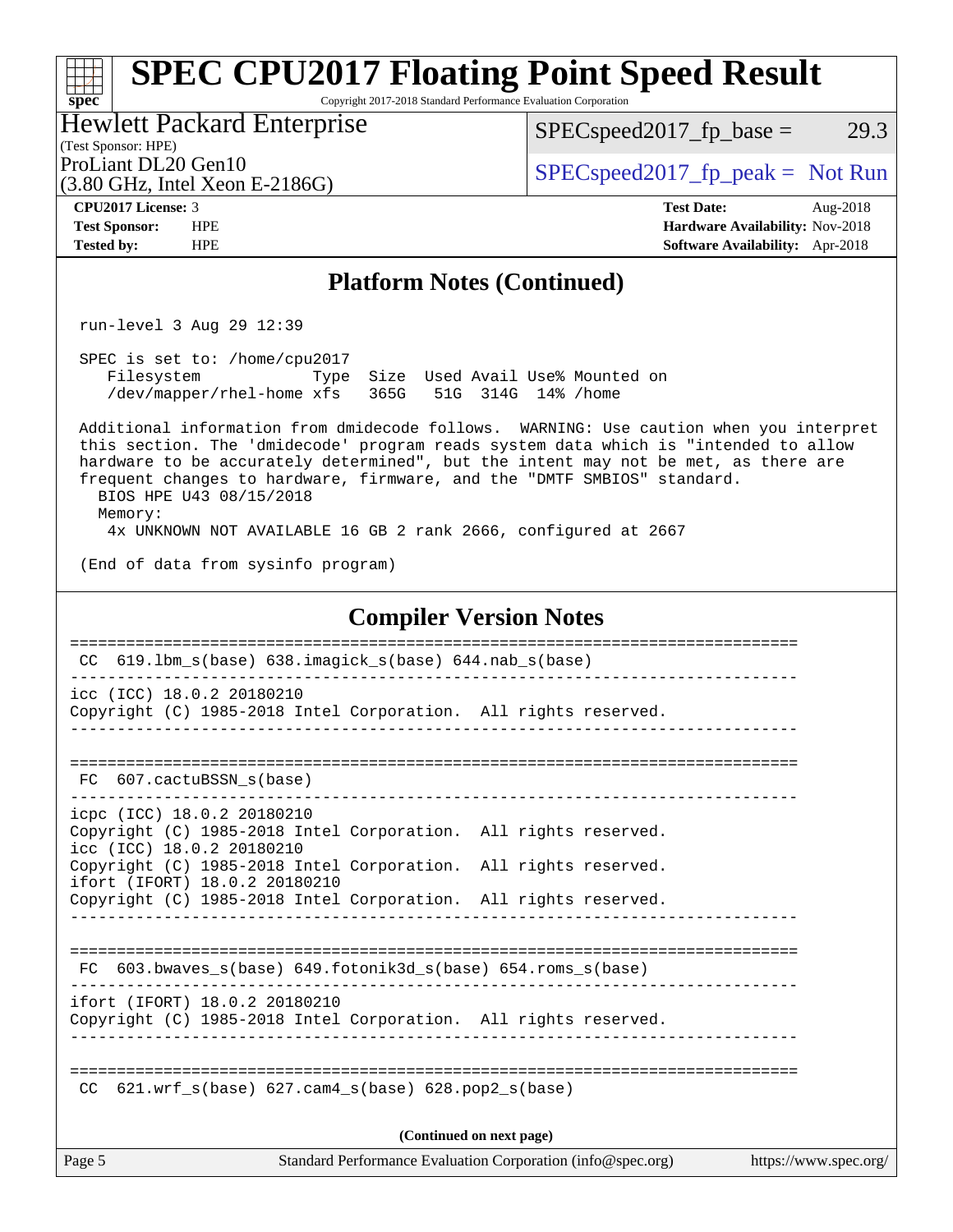# **[SPEC CPU2017 Floating Point Speed Result](http://www.spec.org/auto/cpu2017/Docs/result-fields.html#SPECCPU2017FloatingPointSpeedResult)**

Copyright 2017-2018 Standard Performance Evaluation Corporation

### Hewlett Packard Enterprise

 $SPEC speed2017_fp\_base = 29.3$ 

(Test Sponsor: HPE)

ProLiant DL20 Gen10  $SPEC speed2017_fp\_peak = Not Run$ 

(3.80 GHz, Intel Xeon E-2186G)

**[spec](http://www.spec.org/)**

**[CPU2017 License:](http://www.spec.org/auto/cpu2017/Docs/result-fields.html#CPU2017License)** 3 **[Test Date:](http://www.spec.org/auto/cpu2017/Docs/result-fields.html#TestDate)** Aug-2018 **[Test Sponsor:](http://www.spec.org/auto/cpu2017/Docs/result-fields.html#TestSponsor)** HPE **[Hardware Availability:](http://www.spec.org/auto/cpu2017/Docs/result-fields.html#HardwareAvailability)** Nov-2018 **[Tested by:](http://www.spec.org/auto/cpu2017/Docs/result-fields.html#Testedby)** HPE **[Software Availability:](http://www.spec.org/auto/cpu2017/Docs/result-fields.html#SoftwareAvailability)** Apr-2018

### **[Compiler Version Notes \(Continued\)](http://www.spec.org/auto/cpu2017/Docs/result-fields.html#CompilerVersionNotes)**

----------------------------------------------------------------------------- ifort (IFORT) 18.0.2 20180210 Copyright (C) 1985-2018 Intel Corporation. All rights reserved. icc (ICC) 18.0.2 20180210 Copyright (C) 1985-2018 Intel Corporation. All rights reserved. ------------------------------------------------------------------------------

## **[Base Compiler Invocation](http://www.spec.org/auto/cpu2017/Docs/result-fields.html#BaseCompilerInvocation)**

[C benchmarks](http://www.spec.org/auto/cpu2017/Docs/result-fields.html#Cbenchmarks): [icc -m64 -std=c11](http://www.spec.org/cpu2017/results/res2018q4/cpu2017-20181015-09175.flags.html#user_CCbase_intel_icc_64bit_c11_33ee0cdaae7deeeab2a9725423ba97205ce30f63b9926c2519791662299b76a0318f32ddfffdc46587804de3178b4f9328c46fa7c2b0cd779d7a61945c91cd35)

[Fortran benchmarks](http://www.spec.org/auto/cpu2017/Docs/result-fields.html#Fortranbenchmarks): [ifort -m64](http://www.spec.org/cpu2017/results/res2018q4/cpu2017-20181015-09175.flags.html#user_FCbase_intel_ifort_64bit_24f2bb282fbaeffd6157abe4f878425411749daecae9a33200eee2bee2fe76f3b89351d69a8130dd5949958ce389cf37ff59a95e7a40d588e8d3a57e0c3fd751)

[Benchmarks using both Fortran and C](http://www.spec.org/auto/cpu2017/Docs/result-fields.html#BenchmarksusingbothFortranandC): [ifort -m64](http://www.spec.org/cpu2017/results/res2018q4/cpu2017-20181015-09175.flags.html#user_CC_FCbase_intel_ifort_64bit_24f2bb282fbaeffd6157abe4f878425411749daecae9a33200eee2bee2fe76f3b89351d69a8130dd5949958ce389cf37ff59a95e7a40d588e8d3a57e0c3fd751) [icc -m64 -std=c11](http://www.spec.org/cpu2017/results/res2018q4/cpu2017-20181015-09175.flags.html#user_CC_FCbase_intel_icc_64bit_c11_33ee0cdaae7deeeab2a9725423ba97205ce30f63b9926c2519791662299b76a0318f32ddfffdc46587804de3178b4f9328c46fa7c2b0cd779d7a61945c91cd35)

[Benchmarks using Fortran, C, and C++:](http://www.spec.org/auto/cpu2017/Docs/result-fields.html#BenchmarksusingFortranCandCXX) [icpc -m64](http://www.spec.org/cpu2017/results/res2018q4/cpu2017-20181015-09175.flags.html#user_CC_CXX_FCbase_intel_icpc_64bit_4ecb2543ae3f1412ef961e0650ca070fec7b7afdcd6ed48761b84423119d1bf6bdf5cad15b44d48e7256388bc77273b966e5eb805aefd121eb22e9299b2ec9d9) [icc -m64 -std=c11](http://www.spec.org/cpu2017/results/res2018q4/cpu2017-20181015-09175.flags.html#user_CC_CXX_FCbase_intel_icc_64bit_c11_33ee0cdaae7deeeab2a9725423ba97205ce30f63b9926c2519791662299b76a0318f32ddfffdc46587804de3178b4f9328c46fa7c2b0cd779d7a61945c91cd35) [ifort -m64](http://www.spec.org/cpu2017/results/res2018q4/cpu2017-20181015-09175.flags.html#user_CC_CXX_FCbase_intel_ifort_64bit_24f2bb282fbaeffd6157abe4f878425411749daecae9a33200eee2bee2fe76f3b89351d69a8130dd5949958ce389cf37ff59a95e7a40d588e8d3a57e0c3fd751)

### **[Base Portability Flags](http://www.spec.org/auto/cpu2017/Docs/result-fields.html#BasePortabilityFlags)**

 603.bwaves\_s: [-DSPEC\\_LP64](http://www.spec.org/cpu2017/results/res2018q4/cpu2017-20181015-09175.flags.html#suite_basePORTABILITY603_bwaves_s_DSPEC_LP64) 607.cactuBSSN\_s: [-DSPEC\\_LP64](http://www.spec.org/cpu2017/results/res2018q4/cpu2017-20181015-09175.flags.html#suite_basePORTABILITY607_cactuBSSN_s_DSPEC_LP64) 619.lbm\_s: [-DSPEC\\_LP64](http://www.spec.org/cpu2017/results/res2018q4/cpu2017-20181015-09175.flags.html#suite_basePORTABILITY619_lbm_s_DSPEC_LP64) 621.wrf\_s: [-DSPEC\\_LP64](http://www.spec.org/cpu2017/results/res2018q4/cpu2017-20181015-09175.flags.html#suite_basePORTABILITY621_wrf_s_DSPEC_LP64) [-DSPEC\\_CASE\\_FLAG](http://www.spec.org/cpu2017/results/res2018q4/cpu2017-20181015-09175.flags.html#b621.wrf_s_baseCPORTABILITY_DSPEC_CASE_FLAG) [-convert big\\_endian](http://www.spec.org/cpu2017/results/res2018q4/cpu2017-20181015-09175.flags.html#user_baseFPORTABILITY621_wrf_s_convert_big_endian_c3194028bc08c63ac5d04de18c48ce6d347e4e562e8892b8bdbdc0214820426deb8554edfa529a3fb25a586e65a3d812c835984020483e7e73212c4d31a38223) 627.cam4\_s: [-DSPEC\\_LP64](http://www.spec.org/cpu2017/results/res2018q4/cpu2017-20181015-09175.flags.html#suite_basePORTABILITY627_cam4_s_DSPEC_LP64) [-DSPEC\\_CASE\\_FLAG](http://www.spec.org/cpu2017/results/res2018q4/cpu2017-20181015-09175.flags.html#b627.cam4_s_baseCPORTABILITY_DSPEC_CASE_FLAG) 628.pop2\_s: [-DSPEC\\_LP64](http://www.spec.org/cpu2017/results/res2018q4/cpu2017-20181015-09175.flags.html#suite_basePORTABILITY628_pop2_s_DSPEC_LP64) [-DSPEC\\_CASE\\_FLAG](http://www.spec.org/cpu2017/results/res2018q4/cpu2017-20181015-09175.flags.html#b628.pop2_s_baseCPORTABILITY_DSPEC_CASE_FLAG) [-convert big\\_endian](http://www.spec.org/cpu2017/results/res2018q4/cpu2017-20181015-09175.flags.html#user_baseFPORTABILITY628_pop2_s_convert_big_endian_c3194028bc08c63ac5d04de18c48ce6d347e4e562e8892b8bdbdc0214820426deb8554edfa529a3fb25a586e65a3d812c835984020483e7e73212c4d31a38223) [-assume byterecl](http://www.spec.org/cpu2017/results/res2018q4/cpu2017-20181015-09175.flags.html#user_baseFPORTABILITY628_pop2_s_assume_byterecl_7e47d18b9513cf18525430bbf0f2177aa9bf368bc7a059c09b2c06a34b53bd3447c950d3f8d6c70e3faf3a05c8557d66a5798b567902e8849adc142926523472) 638.imagick\_s: [-DSPEC\\_LP64](http://www.spec.org/cpu2017/results/res2018q4/cpu2017-20181015-09175.flags.html#suite_basePORTABILITY638_imagick_s_DSPEC_LP64) 644.nab\_s: [-DSPEC\\_LP64](http://www.spec.org/cpu2017/results/res2018q4/cpu2017-20181015-09175.flags.html#suite_basePORTABILITY644_nab_s_DSPEC_LP64) 649.fotonik3d\_s: [-DSPEC\\_LP64](http://www.spec.org/cpu2017/results/res2018q4/cpu2017-20181015-09175.flags.html#suite_basePORTABILITY649_fotonik3d_s_DSPEC_LP64) 654.roms\_s: [-DSPEC\\_LP64](http://www.spec.org/cpu2017/results/res2018q4/cpu2017-20181015-09175.flags.html#suite_basePORTABILITY654_roms_s_DSPEC_LP64)

## **[Base Optimization Flags](http://www.spec.org/auto/cpu2017/Docs/result-fields.html#BaseOptimizationFlags)**

[C benchmarks](http://www.spec.org/auto/cpu2017/Docs/result-fields.html#Cbenchmarks):

[-xCORE-AVX2](http://www.spec.org/cpu2017/results/res2018q4/cpu2017-20181015-09175.flags.html#user_CCbase_f-xCORE-AVX2) [-ipo](http://www.spec.org/cpu2017/results/res2018q4/cpu2017-20181015-09175.flags.html#user_CCbase_f-ipo) [-O3](http://www.spec.org/cpu2017/results/res2018q4/cpu2017-20181015-09175.flags.html#user_CCbase_f-O3) [-no-prec-div](http://www.spec.org/cpu2017/results/res2018q4/cpu2017-20181015-09175.flags.html#user_CCbase_f-no-prec-div) [-qopt-prefetch](http://www.spec.org/cpu2017/results/res2018q4/cpu2017-20181015-09175.flags.html#user_CCbase_f-qopt-prefetch) [-ffinite-math-only](http://www.spec.org/cpu2017/results/res2018q4/cpu2017-20181015-09175.flags.html#user_CCbase_f_finite_math_only_cb91587bd2077682c4b38af759c288ed7c732db004271a9512da14a4f8007909a5f1427ecbf1a0fb78ff2a814402c6114ac565ca162485bbcae155b5e4258871) [-qopt-mem-layout-trans=3](http://www.spec.org/cpu2017/results/res2018q4/cpu2017-20181015-09175.flags.html#user_CCbase_f-qopt-mem-layout-trans_de80db37974c74b1f0e20d883f0b675c88c3b01e9d123adea9b28688d64333345fb62bc4a798493513fdb68f60282f9a726aa07f478b2f7113531aecce732043) [-qopenmp](http://www.spec.org/cpu2017/results/res2018q4/cpu2017-20181015-09175.flags.html#user_CCbase_qopenmp_16be0c44f24f464004c6784a7acb94aca937f053568ce72f94b139a11c7c168634a55f6653758ddd83bcf7b8463e8028bb0b48b77bcddc6b78d5d95bb1df2967) [-DSPEC\\_OPENMP](http://www.spec.org/cpu2017/results/res2018q4/cpu2017-20181015-09175.flags.html#suite_CCbase_DSPEC_OPENMP)

**(Continued on next page)**

Page 6 Standard Performance Evaluation Corporation [\(info@spec.org\)](mailto:info@spec.org) <https://www.spec.org/>